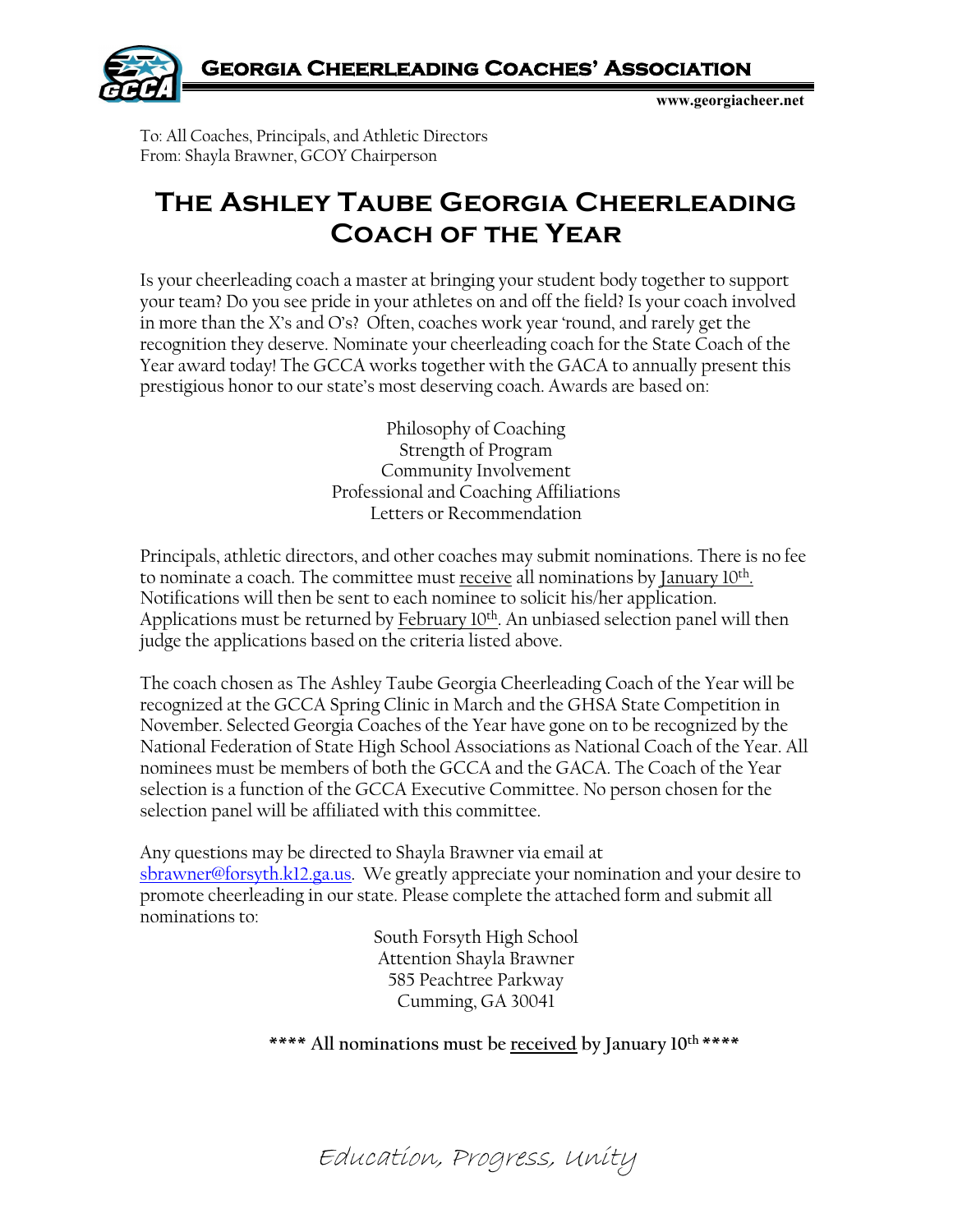

## **the Ashley Taube Georgia Cheerleading Coach of the Year Nomination Form**

| Coach's Name: 2008 Coach et al. 2008 Coach et al. 2010 Coach et al. 2010 Coach et al. 2010 Coach et al. 2010                                                                                               |
|------------------------------------------------------------------------------------------------------------------------------------------------------------------------------------------------------------|
| School: Phone: (2012)                                                                                                                                                                                      |
|                                                                                                                                                                                                            |
|                                                                                                                                                                                                            |
| <u> 1999 - Johann Harry Harry Harry Harry Harry Harry Harry Harry Harry Harry Harry Harry Harry Harry Harry Harry</u><br>Coach's Home Phone Number: ( ) Email: Email:                                      |
|                                                                                                                                                                                                            |
|                                                                                                                                                                                                            |
|                                                                                                                                                                                                            |
| Brief statement as to why you are nominating this coach: _______________________                                                                                                                           |
|                                                                                                                                                                                                            |
|                                                                                                                                                                                                            |
| ,我们也不会有什么。""我们的人,我们也不会有什么?""我们的人,我们也不会有什么?""我们的人,我们也不会有什么?""我们的人,我们也不会有什么?""我们的人<br><u> 1989 - Johann Stoff, deutscher Stoffen und der Stoffen und der Stoffen und der Stoffen und der Stoffen und der</u> |
|                                                                                                                                                                                                            |
| <b>Character Statement:</b>                                                                                                                                                                                |
| I make the nomination of cheer coach<br>$\sigma$                                                                                                                                                           |
| High School for the title of the Georgia Cheerleading Coaches' Association Georgia                                                                                                                         |
| Cheerleading Coach of the Year with the assurance that this individual is of the highest                                                                                                                   |
| moral character. I know of no circumstances regarding this nominee that would                                                                                                                              |
| invalidate his/her consideration for the title of Georgia Cheerleading Coach of the Year,                                                                                                                  |
| including but not limited to the following: no felony charges, pending or otherwise; no                                                                                                                    |

Education, Progress, Unity